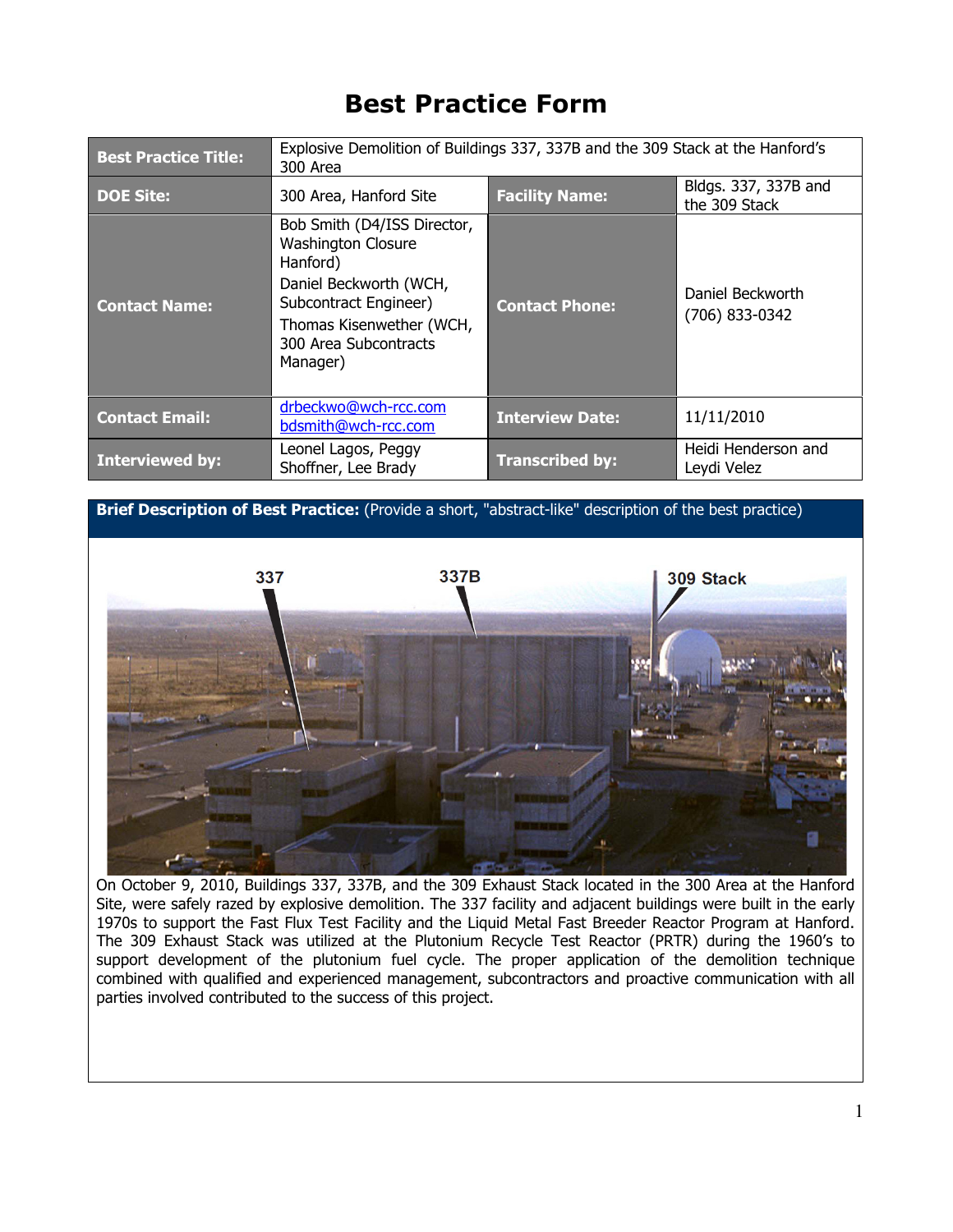## Summary:

Buildings 337 and 337B were two adjacent facilities built in the early 1970s to support the Fast Flux Test Facility and the Liquid Metal Fast Breeder Reactor Program at Hanford. The 337 Building was an office complex and the 337B Building was a high bay facility used at the 300 area the activities carried out at the Pacific Northwest National Laboratory (PNNL). The 337B Building was decommissioned in the late 1990s and the 337 Building was later vacated in the mid-2000s due to its deteriorating condition.

These buildings were architecturally unique in that they exhibited characteristics of an architectural style called Brutalism (large scale buildings with exposed concrete, piping, ductwork and mechanical systems). The 337 Building was a three-story office complex with two identical office wings (50 feet tall, 165 feet long and 50 feet wide). The building's total square footage was 54,118 feet and was constructed with reinforced cast in place concrete columns ranging from 2 to 3 feet thick and precast concrete panels ranging from 8 to 12 inches thick. The 337B Building had a very unique design: 95 feet tall with a foot print of 176 feet long by 76 feet wide and with a 20-foot deep basement which also contained caissons up to 30-feet deep. It was constructed with reinforced concrete columns that were up to 4 foot thick and slabs that were 12 inches thick. Two large bridge cranes were located at the top of the structure. The 337B Building totaled 23,250 square feet.

The 309 Exhaust Stack was constructed in the 1960s and was 12 feet in diameter at the base, 100 feet tall and 10 feet diameter at the top. The stack was constructed utilizing reinforced cast in place concrete 12' thick at the base and 6" thick at the top. The 309 stack was contaminated with fixed low level radiological contamination.

The Washington Closure Hanford (WCH) subcontracted Controlled Demolition, Inc. (CDI), Cavanagh Services Group, and Clauss Construction to successfully implode both buildings on October 9, 2010. Prior to the demolition, two small test blasts were performed to ensure the structures would behave as predicted. The first test blast used approximately 3½ pounds of dynamite on an external concrete panel at the 337B high bay. A second test blast with 1½ pounds of explosive tested an internal column on the first floor of a 337 office wing. The purpose of the test blasts was to verify the explosive loading density and minimize flying debris.

## Why the best practice was used: (Briefly describe the issue/improvement opportunity the best practice was developed to address)

Industrial safety was the main criteria for choosing explosive demolition over conventional demolition due to the height of the structures and the concrete construction techniques (cast in place and per cast) utilized for the construction of the 337B Building. The explosive demolition also rubblized some building debris, allowed for easy access to complete size reduction of the debris and ensured that all parts of the building were dismantled. Conventional demolition techniques for this building would have included large excavators and high reach excavators for extended periods exposing personnel to industrial hazards which include; unstable building conditions at the end of a working day, flying debris, equipment maintenance hazards, and extended exposures to heavy equipment. Finally, explosives did not require the use of or the costs associated with special heavy machinery such as high reach excavators.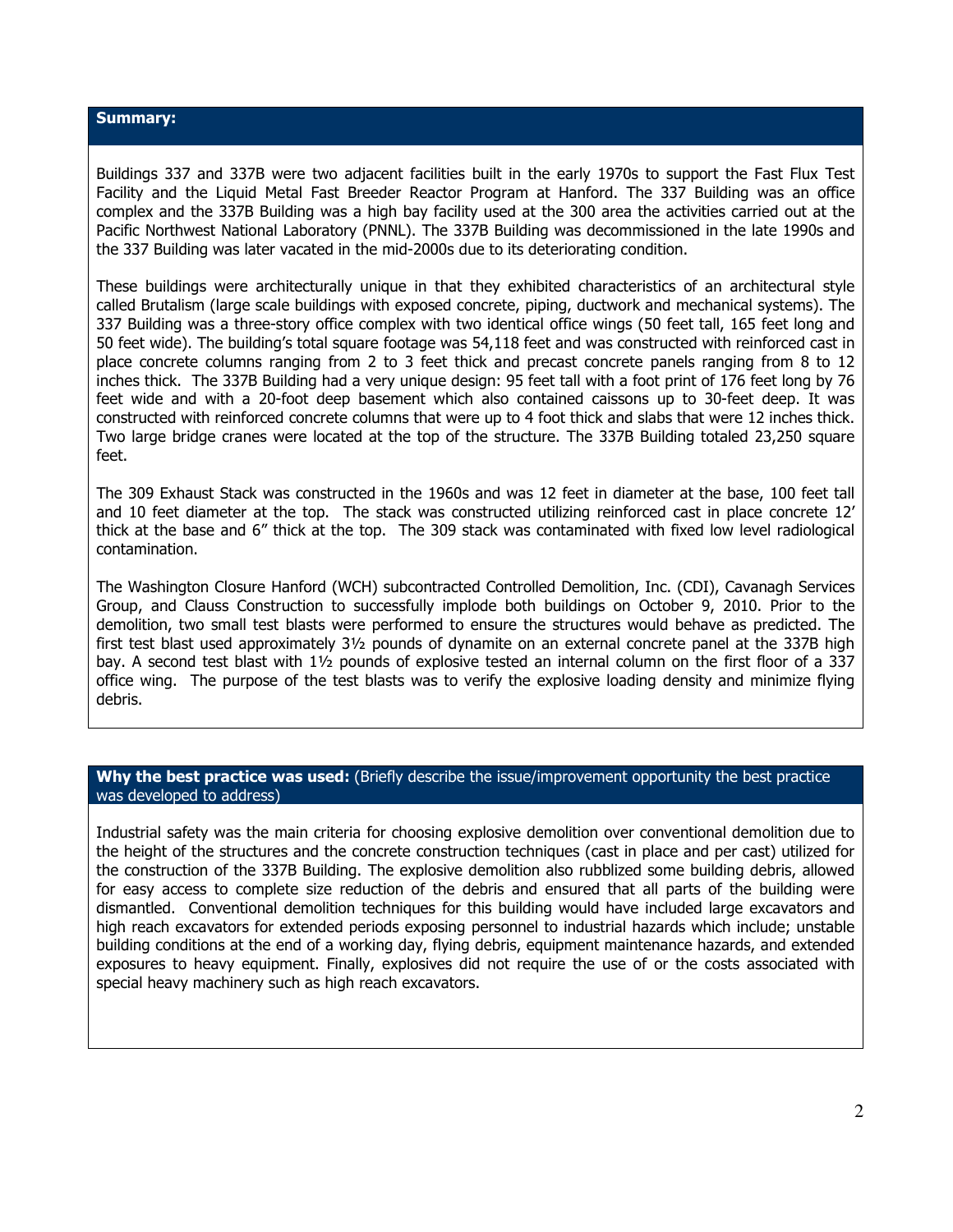What problems/issues were associated with the best practice and any lessons learned derived as a result: (Briefly describe the problems/issues experienced with the initial deployment of the best practice that, if avoided, would make the deployment of this best practice easier the" next time".)

As for the demolition itself, there were no issues associated with this technique due to the subcontractor selection/qualification, engineering, work planning, and coordination performed prior to the demolition.

Some of the lessons learned derived from the proper management of the explosive demolition were:

- 1. Selecting managers and subcontractors with the right background and experience in explosive demolition contributed to the successful completion of this project.
- 2. Maintain proactive communication with stakeholders, including onsite entities and off site entities such as Federal Aviation Administration (FAA) local businesses, and the local community to keep everyone well informed of the plan and schedule.
- 3. Designate a specific Radiological Control Technician (RCT) and supervisor to help with the flow of the project and work packages and keep everyone on the same page, without the need to retrain new people. In the middle stages of the project, the coordination between the contractor's RCTs and WCH project directors disrupted the flow of the project because WCH had not designated an RCT supervisor. Once resolved, the project was able to move forward on schedule.
- 4. Development of a good working relationship between the contractor and subcontractor through the utilization of a Subcontract Technical Representative and Construction Subcontract Engineer to facilitate the interfaces between stakeholders, management, site work force and subcontractor personnel.
- 5. Utilized a Project Start-up Review (PSR) Process to verify that the implosion was ready to be performed. The PSR identified key items for the implosion to take place and included prerequisites that needed authorization to continue with the project. The PSR process involves senior management from development of the PSR checklist through the completion and approval of the PSR checklist items. A copy of the PSR has been enclosed as Appendix A.
- 6. Development of a detailed step-by-step process checklist to guide the "day of" implosion activities. This checklist was jointly developed by the explosive demolition expert and the contractor. The checklist incorporated site access control activities, explosive arming and detonation, instrumentation set up and data gathering, and site and building safety/stability inspections post implosion. A copy of the process checklist has been enclosed as Appendix B.
- 7. Work planning activities instrumental in identifying hazards, utilization of hazard controls and providing guidance for the work force to safely perform the demolition preparation activities and the final implosion.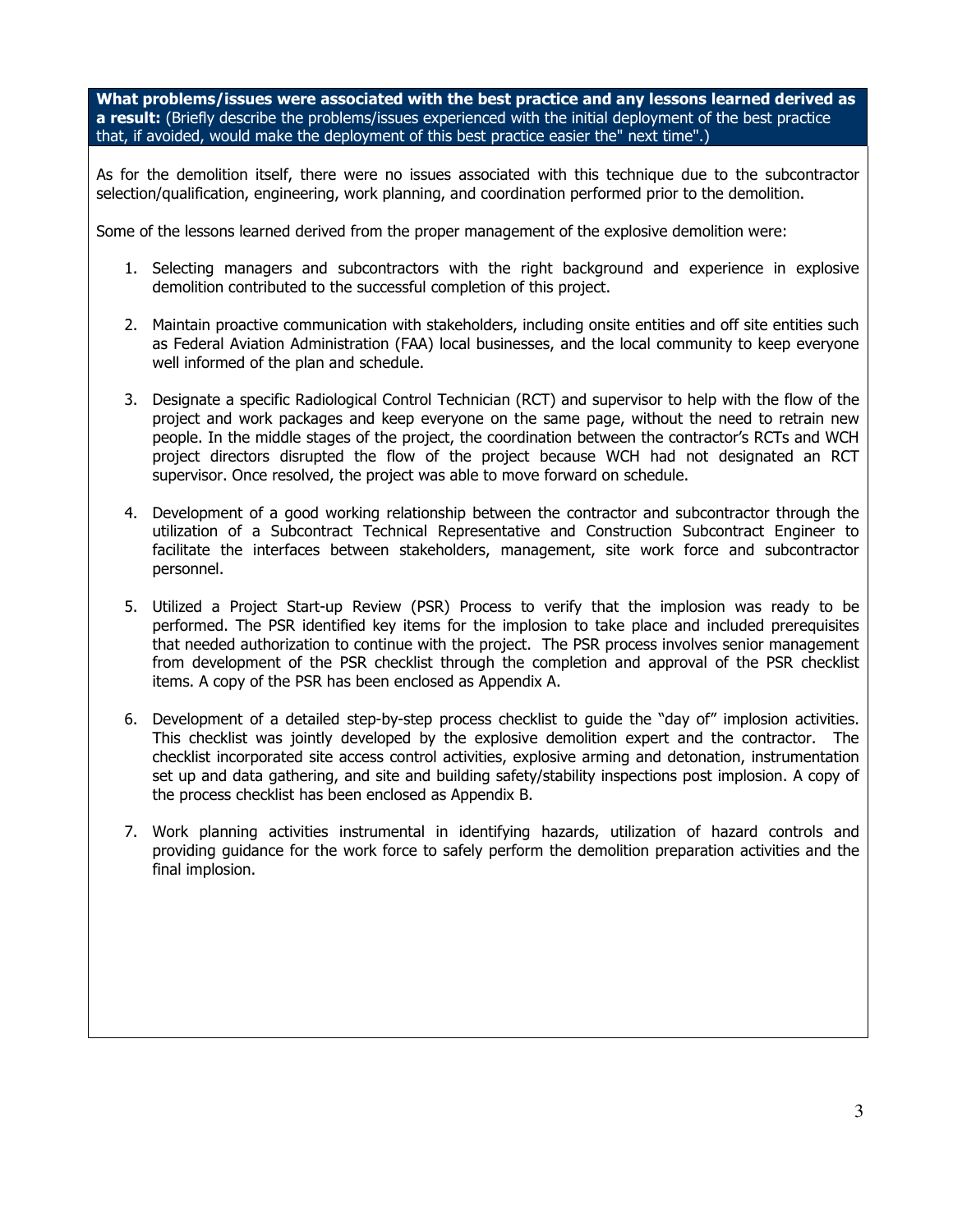How the success of the Best Practice was measured: (What data/operating experience is available to document how successful the best practice has been?)

The success of the project was measured in terms of safety of the personnel and timely completion of the project. At the end, the facilities came down exactly as planned and there were no safety issues, for example, with dust control limits, flying debris, heavy equipment incidents, or uncontrolled releases.

The Project did not perform a detailed cost savings analysis of conventional versus explosive demolition for this project. Explosive demolition was chosen for safety reasons. No first aid, recordable, or lost time incidents occurred. There were no releases and the final debris pile was stable and ready for final debris processing and disposal.

## What are the benefits of the best practice: (Briefly describe the benefits derived from implementing the best practice.)

- Safety Use of explosives significantly reduces worker exposure to conventional building demolition hazards. The explosives ensured that all parts of the building were dismantled; in turn, there were no unstable debris located within the demolition area that would pose a threat to the workers involved in the clean-up process.
- Easy Access By using the explosive demolition, the building collapsed into its own footprint which provided easier access on-site during size reduction and the clean-up process.
- Cost Effective Using explosives did not require the use or the costs associated with special heavy machinery for the demolition, increased equipment maintenance, equipment operation and repair labor itself.

Alternative solutions considered: (Other solutions to the issue/improvement opportunity considered prior to implementing the best practice?)

Conventional demolition was considered; however, given the height and construction of the facilities, explosive demolition proved to be the safest and most cost effective approach.